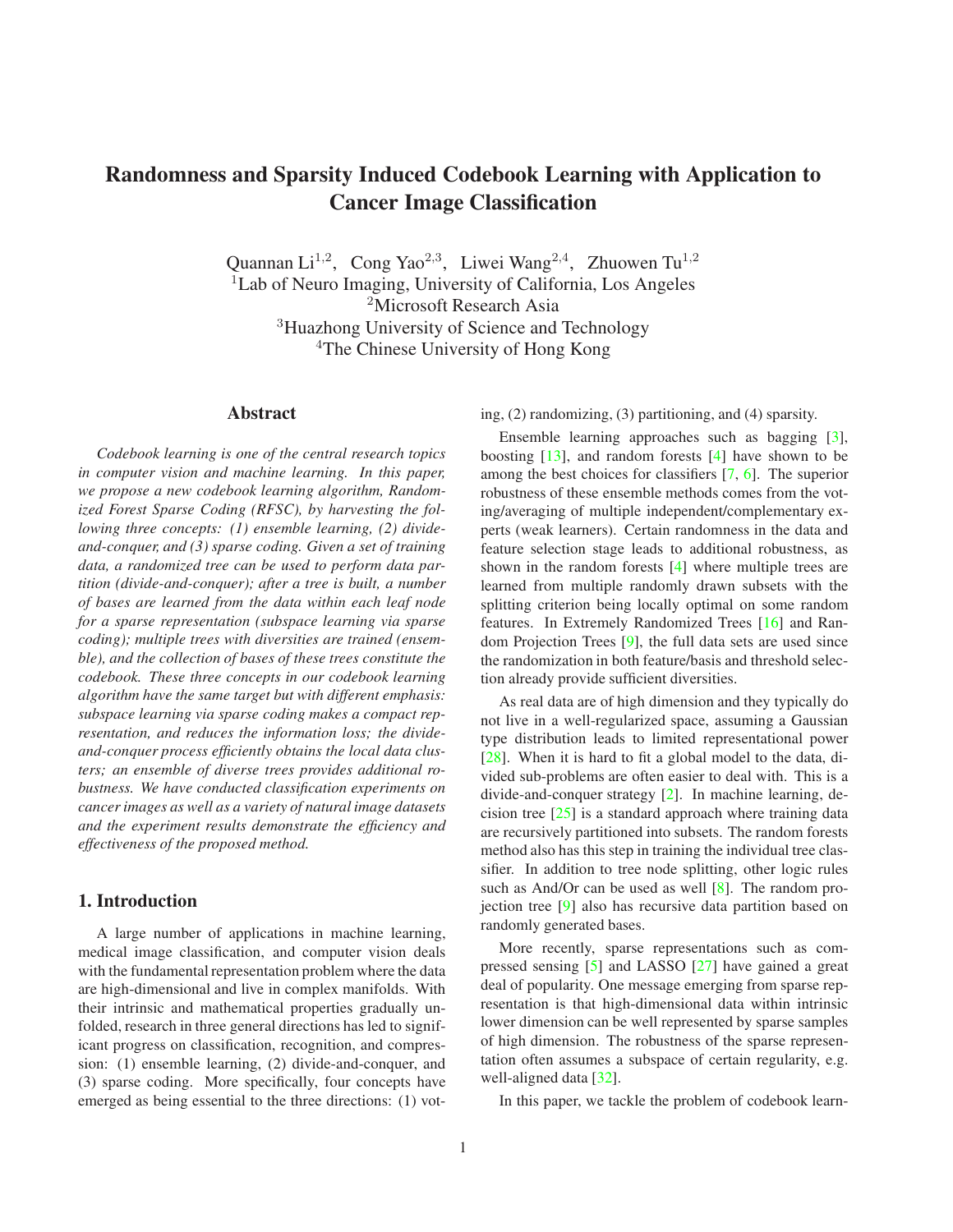<span id="page-1-1"></span>ing for high dimensional visual data. Inspired by the above observations, we propose a randomized forest sparse coding (RFSC) method. Given a large set of visual data, we train an ensemble of random splitting/projection trees (when we are not sure about the form of the whole data population, it is desirable to perform random partition with certain local optimality); for each leaf node in the tree, we learn a set of bases to best represent the data with sparse coefficients. The overall codebook is a collection of all the bases from all the tree leaves. RFSC carries the ideas of voting, randomizing, partitioning, and sparse coding in a natural way. It's applicable to applications such as natural image classification, and modern cancer diagnosis.

Modern cancer diagnosis largely benefits from high resolution histopathology images, which provide distinctive and reliable cues for discriminating abnormal tissues from normal ones. Therefore, automatic recognition and analysis of cancer in histopathology images are very important assistant means for doctors. In this paper, we verify our algorithm on a collection of colon cancer images. As shown in the experiment section, promising results are obtained.

# 2. Related Works

As we have discussed, our approach is inspired by the literature in ensemble learning [\[3,](#page-7-0) [13,](#page-7-1) [4\]](#page-7-2), divide-and conquer approaches  $[2, 25, 8]$  $[2, 25, 8]$  $[2, 25, 8]$  $[2, 25, 8]$  $[2, 25, 8]$ , and sparse representation [\[5,](#page-7-11) [27,](#page-7-12) [32,](#page-7-13) [21\]](#page-7-14). Two types of work are particularly related to our approach: tree based splitting/projection methods, e.g., Extremely Randomized Trees [\[16\]](#page-7-5) and Random Projection Trees [\[9\]](#page-7-6), and sparse coding based codebook learning techniques [\[33,](#page-7-15) [17,](#page-7-16) [15\]](#page-7-17).

Extremely Randomized Tree (ERT) [\[16\]](#page-7-5) is a variant of random forest. ERTs randomize both the feature selection and the quantization threshold searching process, making the trees less correlated. When used for visual codebook learning (ERC-Forest) in [\[22\]](#page-7-18), the generated trees are not treated as an ensemble of decision trees, instead, they are referred to as an ensemble of hierarchical spatial partitioners. The samples (image patches) in each leaf node are assumed to form a small cluster in the feature space. The leaves in the forest are uniquely indexed and serve as the codes for the codebook. When a query sample reaches a leaf node, the index of that leaf is assigned to the query sample. A histogram is formed by accumulating the indices of the leaf nodes, which serves as a Bag of Words (BOA) representation. Similar to ERC-Forest, [\[26\]](#page-7-19) introduces a semantic texton forest using ERT to perform image classification and segmentation.

Random Projection Tree  $[9]$  is a variant of  $k$ -d tree. The k-d tree splits the data set along one coordinate at the median and recursively builds the tree. Though widely used for spatial partitioning, it suffers from the curse of dimensionality problem. Based on the realization that, high dimension data often lies on low-dimensional manifold, RPT splits the samples into two roughly balanced sets according to a randomly generated direction. This randomly generated direction approximates the principal component direction, and can adapt to the low dimensional manifold. The RPT naturally leads to tree-based vector quantization and an ensemble of RPTrees can be used as a codebook.

We use Extremely Randomized Trees/Random Projection Trees to partition the samples. But instead of splitting the samples till we cannot split any more, we stop early according to certain criterion and find some bases that can best reconstruct all the samples in that node. These bases serve as codes of the codebook.

There are already some methods using sparse coding for codebook learning. In [\[33\]](#page-7-15), the authors generalize vector quantization to sparse coding, and construct the histogram using multi-scale spatial max pooling. Each patch can be assigned to several (sparse) codes, and thus the reconstruction error can be reduced. Also, this method extends the Spatial Pyramid Matching method [\[17\]](#page-7-16) to a linear SPM kernel. In [\[15\]](#page-7-17), Laplace sparse coding preserves the consistency in the sparse representation and alleviates the problem in [\[33\]](#page-7-15) that similar patches may be assigned to different codes. In [\[31\]](#page-7-20), a locality-constrained linear coding scheme is proposed that utilizes the locality constraints to project descriptors to their local-coordinate system. This scheme can preserve the property of local smooth sparsity. Compared with these methods, the advantages of RFSC is obvious. One advantage is the efficiency. Utilizing techniques such as ERT and RPT, the sparse coding is performed only in subspaces and the computational burden is greatly reduced.

The second advantage is the potential promotion of the discriminative ability. The label information can easily be used into the tree splitting process (ERT) and the codebook created could have more discriminative power.

# 3. Randomized Forest Sparse Coding

#### 3.1. Problem Formulation

Suppose we are given a set of training data  $S = {\mathbf{x}_i}_{i=1}^n$ and  $x_i \in \mathbb{R}^D$  (in a supervised setting, each  $x_i$  is also associate with a label  $y_i \in \mathcal{Y} = \{0, ..., K\}$  and thus  $S = \{(\mathbf{x}_i, y_i)\}_{i=1}^n$ , our goal is to learn a codebook (set of basis)  $\mathbf{B} = \{\mathbf{b}_i\}_{i=1}^m$  and  $\mathbf{b}_i \in \mathbb{R}^D$  such that

<span id="page-1-0"></span>
$$
\min_{\mathbf{B}, \mathbf{w}} \sum_{i=1}^{n} \left\| \mathbf{x}_i - \sum_{j=1}^{m} w_{ij} \mathbf{b}_j \right\|_2^2
$$
  
s.t.  $\forall i, \sum_j |w_{ij}| \leq \tau$  (1)

The first term in Eqn.  $(1)$  minimizes the reconstruction error and the second term gives the sparsity constraints on the reconstruction coefficients. Eqn. [\(1\)](#page-1-0) actually includes two coupled optimization problems: (1) given w, find the opti-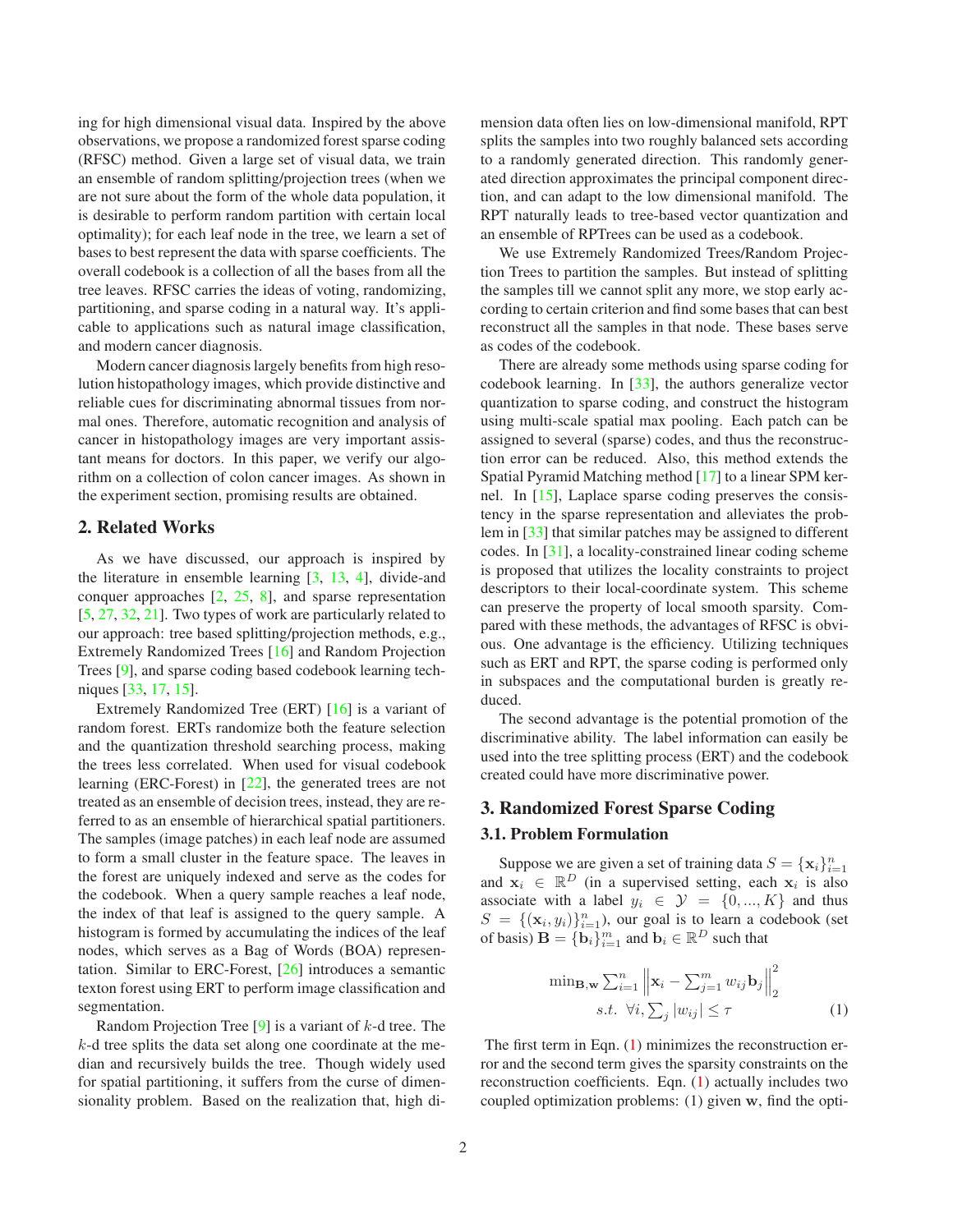<span id="page-2-2"></span>mal codebook B; (2) given a codebook B, find the best reconstruction coefficients w. A similar formulation appears in [\[33\]](#page-7-15).

After an optimal basis set  $B^*$  is found, for a new sample x, we can compute its reconstruction coefficients w via:

$$
\min_{\mathbf{w}} \left\| \mathbf{x} - \sum_{j=1}^{m} w_j \mathbf{b}_j \right\|_2^2
$$
  
s.t. 
$$
\sum_j |w_j| \le \tau
$$
 (2)

The vector w can be used to characterize the sample x. In codebook learning, each  $b_i$  serves as a code, and the reconstruction coefficients with respect to the codes are pooled to form a histogram.

In Eqn. [\(1\)](#page-1-0), the norm of  $\mathbf{b}_j$  can be arbitrarily large, making  $w_{ij}$  arbitrarily small. Further constraints should be made on  $\mathbf{b}_i$ . In our paper, we make a reasonable constraint that all the basis in the codebook should be from the training set S, i.e.,  $B \subset S$ . With this constraint, Eqn. [\(1\)](#page-1-0) can be transformed into

<span id="page-2-0"></span>
$$
\min_{\mathbf{v}, \mathbf{w}} \sum_{i=1}^{n} \left\| \mathbf{x}_i - \sum_{j=1}^{n} w_{ij} v_j \mathbf{x}_j \right\|_2^2 \tag{3}
$$

s.t. 
$$
\sum_{j} v_j \le m, v_j \in \{0, 1\}
$$
  
\n $\forall i, \sum_{j} |w_{ij}| \le \tau$  (4)

Here,  $v_i$  serves as an indicator value  $\in \{0, 1\}$  and  $\mathbf{B} =$  $\{x_i : x_i \in S, v_i = 1\}$ . Eqn. [\(3\)](#page-2-0) is seemingly more complex than Eqn. [\(1\)](#page-1-0) with the introduction of v. However, it can be solved more efficiently since the search space for the basis is greatly reduced.

Learning a codebook of size greater than e.g. 5, 000 from tens of thousands of samples is computationally demanding. However, recent research reveals that data of real-world complexity often live in complex manifolds. As motivated before, we could perform a divide-and-conquer strategy to partition the data space into local subspaces. Within a subspace, it is then much more efficient to learn bases for a sparse representation.

# 3.2. Randomized Forest Data Partition

In this section, we take the Extremely Randomized Tree (ERT) [\[16\]](#page-7-5) and Random Projection Trees (RPT) as examples to illustrate the data projection process. Both ERT and RPT partition the samples recursively in a top-down manner. ERT adopts the label information and uses normalized Shannon entropy as the criterion to select features. RPT is unsupervised and it does not need any label information; it splits the data via a hyperplane normalized to each individual randomly generated projection bases.

# 3.2.1 Discriminative Partition via Extremely Randomized Tree

Given a labeled sample set  $S = \{(\mathbf{x}_i, y_i)\}_{i=1}^n$ , ERT proceeds by randomly selecting a subset of features from the

feature pool  $\{f_i, 1 \leq i \leq D\}$ . For each selected feature  $f_i$ , a threshold  $\theta_i$  is sampled according to a uniform distribution (in [\[22\]](#page-7-18), a Gaussian distribution adapted to the feature values in that dimension). Based on the features selected and thresholds sampled, boolean tests  $\{T_i : \mathbf{x}(i) < \theta_i\}$  can be used to split the set S. If  $T_i$  = true, x goes to the left branch  $S_1$ , else, x goes to the right branch  $S_2$ .

To select the best boolean test for splitting, the normalized Shannon entropy was used:

<span id="page-2-1"></span>
$$
Score(S, T_i) = \frac{2 \cdot I_{\mathcal{Y}, T_i}(S)}{H_{\mathcal{Y}}(S) + H_{T_i}(S)}
$$
(5)

where,  $I_{\mathcal{Y}, T_i}(S) = H_{\mathcal{Y}}(S) - \sum_{p=1}^2 \frac{n_p}{n} H_{\mathcal{Y}}(S_p)$ .  $I_{\mathcal{Y}, T_i}(S)$ is the information gain, a non-negative scalar denoting the uncertainty reduced by the test  $T_i$ .  $H_y(S)$  =  $-\sum_{y\in\mathcal{Y}}\frac{n_y}{n}\log_2(\frac{n_y}{n})$  denoting the entropy of class distribution of the original set S.  $H_{T_i}(S)$  =  $-\sum_{p=1}^2 \frac{n_p}{n} \log_2(\frac{n_p}{n})$  denotes the entropy for the test  $T_i$  that splits the data into two branches. The  $T_i$  with the largest  $Score(S, T_i)$  is selected.

The use of  $H_{T_i}(S)$  as a normalization term in Eqn. [\(5\)](#page-2-1) was first introduced in [\[25\]](#page-7-9) to resolve the bias problem: the criterion  $I_{\mathcal{V},T}(S)$  will be biased towards the attributes leading to more branches. In codebook learning, since we are using binary splitting, this bias problem is not a concern. In fact, the use of  $H_{T_i}(S)$  as a normalization term will favor uneven splitting, making the forest more unbalanced.

In our randomized forest sparse coding scheme (RFSC), it is desirable to have balanced trees, so we use a slightly modified form of Eqn. [\(5\)](#page-2-1):

$$
Score(S, T_i) = \frac{2 \cdot I_{\mathcal{Y}, T_i}(S)}{H_{\mathcal{Y}}(S) + 1 - H_{T_i}(S)}
$$
(6)

Since  $H_{T_i}(S)$  is a concave function and it achieves the maximum value 1 when the numbers of samples in  $S_1$  and  $S<sub>2</sub>$  are the same, this criterion can make the trees more balanced.

# 3.2.2 Unsupervised Splitting via Random Projection Tree (RPT)

At each node, RPT chooses a random unit projection  $\mathbf{b} \in$  $\mathbb{R}^D$ , and splits the samples into two roughly equal-sized sets. The random projection and thresholding also serve as a type of boolean test. We use the splitting criterion as

$$
T := \mathbf{x}^T \mathbf{b} \leq \left( \text{median}(\mathbf{z}^T \mathbf{b} : \mathbf{z} \in S) + \delta \right).
$$

Here  $\delta$  is a random perturbation that adapts to the structure of S. Splitting around the median value makes the splitting balanced while the perturbation  $\delta$  introduces certain randomness [\[9\]](#page-7-6).

Since RPTs can automatically adapt to the low dimensional manifold of the dataset  $S$ , the samples in the leaf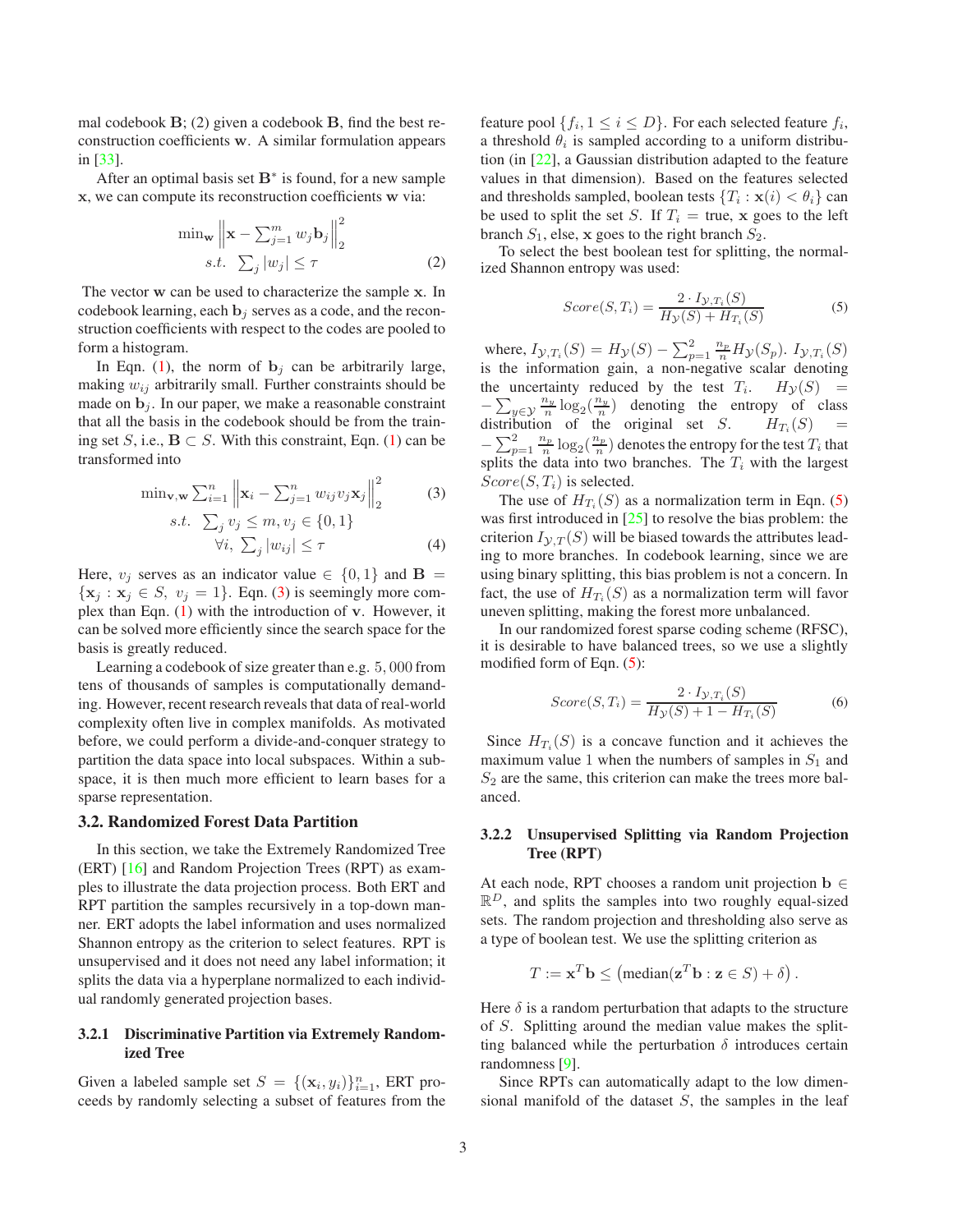<span id="page-3-2"></span>

<span id="page-3-0"></span>Figure 1. Illustration of the idea of RFSC using Random Projection Tree (best viewed in color). (a) The forest consists of ensemble of random projection trees; (b) The spatial partition of the dataset by one tree (A copy from [\[12\]](#page-7-21)). A cell stands for a leaf node. The width of the separation line indicates the level of the tree. (c) For RFSC, it does not build the tree to fine level. At certain level when local manifold structures are found, bases (indicated by the red stars) are learned for the local structure in each cell. (d) For the samples in each cell, their reconstruction coefficients with respect to the bases are different.

nodes observe local subspaces. The local structures of all the leaf nodes thus collectively comprise the global structure of the data set  $S$  (Fig. [1](#page-3-0) (b)).

#### 3.2.3 Basis Pursuit at the Leaf Nodes

Both ERT and RPT build the trees to the fine scale and use the leaf nodes as the codes. Instead of building the trees of very deep level, RFSC stops at some relatively higher level (e.g., when the number of samples is less than  $M$ ). At such nodes, the local manifold structure is assumed to be relatively simple and regularized. RFSC seeks a set of bases to sparsely represent the subspaces at those nodes. This process can be illustrated using Random Projection Tree in Fig. [1](#page-3-0) in which a visualization is displayed and RPT tends to split the data along the principal component direction (Fig. [1](#page-3-0) (b)). For RFSC, when the local structure is relatively regularized, it seeks some bases (the red stars) to sparsely represent the local subspace. Different from RPT or ERT that use the mean of the local subspace or a single index to represent the cell, the information conveyed via the recon-struction coefficients with respect to each basis (Fig. [1](#page-3-0) (d)) is richer and more informative. Note that the bases in different clusters could be spatially close to each other. As an illustration, see the two bases on the bottom right in Fig. [1\(](#page-3-0)c). From this point of view, the number of basis and the redundancy would increase. However, multiple graphs [\[29\]](#page-7-22) could help to smooth the boundaries of the overall data representation, and thus, lead to enhanced overall performance. Also, according to Theorem 1 in the justification part, the total number of bases in all the leaf nodes is bounded. Since at each node when the splitting process stops, there are generally 80  $\sim$  200 samples (depending on the codebook size) and 3 ∼ 10 bases, the computational overhead of subspace learning is not significant compared with directly pursuing basis from the entire sample set.

#### 3.3. Optimization Scheme

The constraint that  $v_i \in \{0, 1\}$  makes Eqn. [\(3\)](#page-2-0) a hard problem. In this subsection, we present two schemes to solve this optimization problem. The first one is to relax  $v_i$ to a real value and use coordinate descent algorithm to optimize on w and v iteratively. The second one is a greedy pursuit approach that selects the bases one by one.

Convex Relaxation The first optimization scheme is to relax the values of  $v_j$  to real numbers and use  $\ell^1$  constraint  $\sum_j |v_j| \leq m$  instead of  $\ell^0$  like constraint in Eqn. [\(3\)](#page-2-0). Putting this constraint as a regularization term, we can transform this problem into an equivalent form:

<span id="page-3-1"></span>
$$
\frac{1}{2} \sum_{i=1}^{n} \left\| \mathbf{x}_{i} - \sum_{j=1}^{n} w_{ij} v_{j} \mathbf{x}_{j} \right\|_{2}^{2} + \lambda_{1} \sum_{i,j} |w_{ij}| + \lambda_{2} \sum_{j} |v_{j}| \tag{7}
$$

Here,  $v_i \in \mathbb{R}$ .  $\lambda_1$  and  $\lambda_2$  are regularization parameters that make the trade-offs between the residue and the norms of the weight vectors.

There are two sets of variables w and v in Eqn. [\(7\)](#page-3-1). To optimize Eqn. [\(7\)](#page-3-1), we adopt an EM-like algorithm that iterates by fixing one set of variables and optimize on the other set using coordinate descent algorithm [\[14\]](#page-7-23).

By fixing w, we can get the updated value  $\tilde{v}_i$  of  $v_i$  as:

$$
\tilde{v}_j = \frac{\text{shrink}\left(\sum_i w_{ij}\beta_{ij}, \lambda_2\right)}{\sum_i w_{ij}^2 \mathbf{x}_j^T \mathbf{x}_j} \tag{8}
$$

Here,  $\beta_{ij} = \mathbf{x}_j^T \left( \mathbf{x}_i - \sum_{k \neq j} w_{ik} v_k \mathbf{x}_k \right)$ . shrink $(f, \lambda)$  is an operator to shrink the value of  $f$  toward 0:

$$
\text{shrink}(f,\lambda) = \begin{cases} f - \lambda & \text{if } f > \lambda \\ 0 & \text{if } -\lambda \le \lambda \le \lambda \\ f + \lambda & \text{if } f < -\lambda \end{cases} \tag{9}
$$

By fixing v, we get the updated value  $\tilde{w}_{ij}$  of  $w_{ij}$  as:

$$
\tilde{w}_{ij} = \frac{\text{shrink}\left(v_j \beta_{ij}, \lambda_1\right)}{v_j^2 \mathbf{x}_j^T \mathbf{x}_j} \tag{10}
$$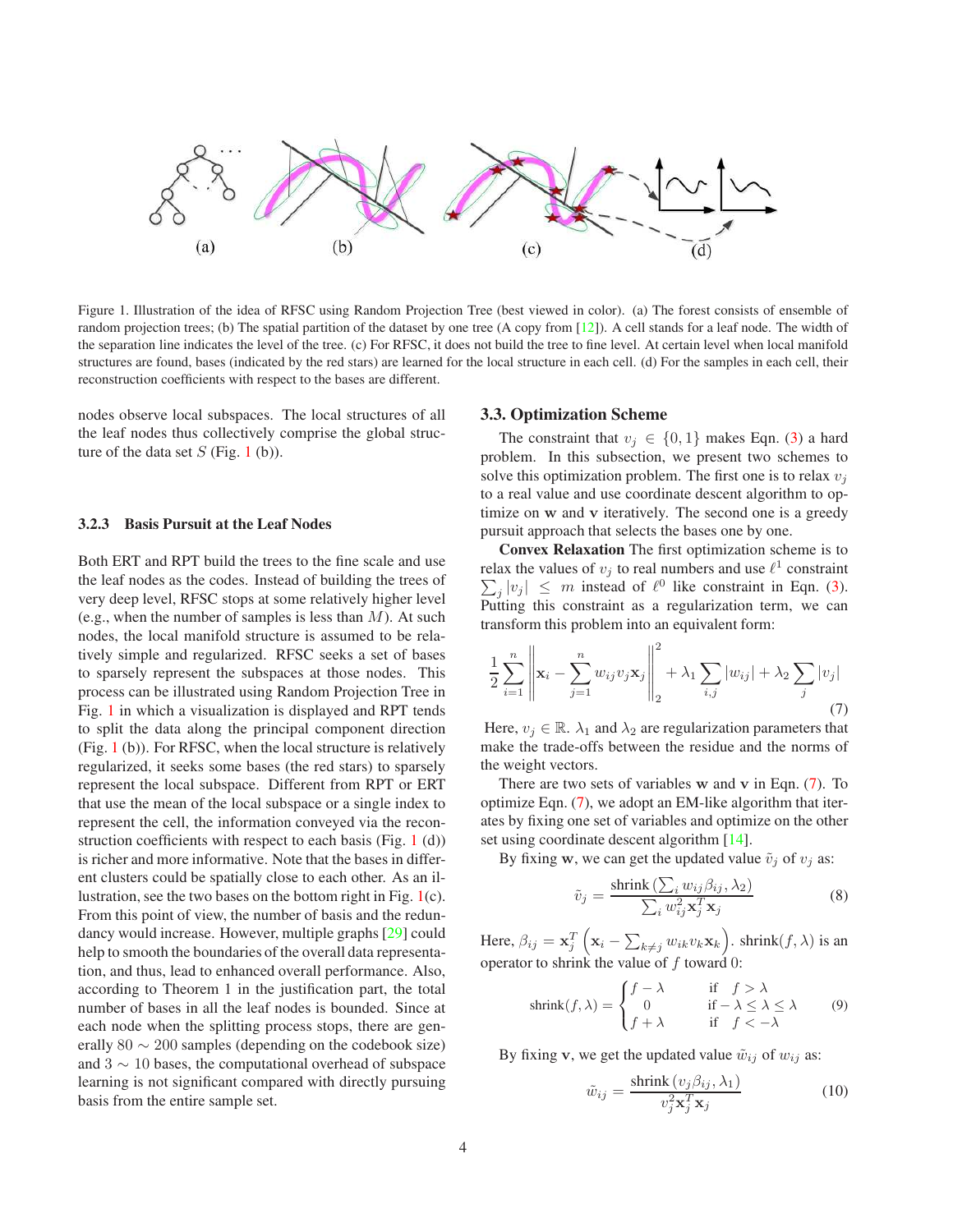<span id="page-4-1"></span>For the sake of efficiency, in practice, instead of using the pathwise coordinate descent algorithm [\[14\]](#page-7-23) that sweeps all the variables sequentially,we adopt an adaptive and greedy sweeping version [\[19\]](#page-7-24) that sweeps the variable that decreases the objective function most at each iteration. For  $w_{ij}$  and its updated value  $\tilde{w}_{ij}$ , the decrease of the objective function is

$$
\Delta R_{w_{ij}} = \frac{1}{2} v_j^2 \left\| \mathbf{x}_j \right\|_2^2 \left( w_{ij} - \tilde{w}_{ij} \right) \left( w_{ij} + \tilde{w}_{ij} - \frac{2v_j \beta_{ij}}{v_j^2 \left\| \mathbf{x}_j \right\|_2^2} \right) + \lambda_1 \left( \left| w_{ij} \right| - \left| \tilde{w}_{ij} \right| \right) \tag{11}
$$

For  $v_j$  and its updated value  $\tilde{v}_j$ , the decrease of the objective function is

$$
\Delta R_{v_j} = \sum_{i=1}^n \frac{1}{2} w_{ij}^2 \left\| \mathbf{x}_j \right\|_2^2 (v_j - \tilde{v}_j) \left( v_j + \tilde{v}_j - \frac{2 w_{ij} \beta_{ij}}{w_{ij}^2 \left\| \mathbf{x}_j \right\|_2^2} \right) + n \lambda_2 (|v_j| - |\tilde{v}_j|) \tag{12}
$$

At each iteration, the updating rule is to select the variable that leads to the largest decrease in the objective function. Thus, when fixing v to optimize on w,

$$
w_{ij}^* = \arg\max_{w_{ij}} \Delta R(w_{ij})
$$
 (13)

and when fixing w to optimize on v

$$
v_j^* = \arg\max_{v_j} \Delta R(v_j)
$$
 (14)

In our experiment, the adaptive and greedy sweeping proves efficient for practical use. After the optimization process converges, we rank the samples according to their  $v_j$ . The first m samples with the largest non-zero  $v_i$  are selected as the basis.

Greedy Pursuit Approach Starting from an empty basis collection, the greedy pursuit approach selects the basis one by one. Suppose some l samples  $B_l = \{x_{s_i}, 0 \le i \le$  $l, 1 \leq s_i \leq n$  have been selected from the *n* samples, i.e.,  $v_{s_i} = 1$ . To select the  $(l + 1)$ th basis, we optimize the following function:

<span id="page-4-0"></span>
$$
s_{l+1} = \min_{k \notin \{s_i\}} \frac{1}{2} \sum_{i=1}^n \left\| \mathbf{x}_i - \sum_{j \in \{s_i\}} w_{ij} \mathbf{x}_j - w_{ik} \mathbf{x}_k \right\|_2^2
$$

$$
+ \lambda_1 \sum_{i=1}^n \sum_{j \in \{s_i\}} |w_{ij}| + \lambda_1 \sum_{i=1}^n |w_{ik}| \tag{15}
$$

According to Eqn. [\(15\)](#page-4-0), the sample that reconstructs all the  $n$  patches together with the first  $l$  selected basis is selected as the  $(l + 1)$ th basis.

The greedy approach finds suboptimal solution to Eqn. [\(3\)](#page-2-0). But it's more efficient than the convex relaxation approach, and in practice, we find that its performance is comparable with the convex relaxed solution. Thus in some of our experiments, we only use this greedy approach.

#### 3.4. Theoretical justification

In this section, we give some theoretical justification to our approach. Our institution is to show that the three steps in randomized forest sparse coding: (1) ensemble of trees, (2) randomized projection tree, and (3) sparse coding leads to the same complexity level in the number of basis as to the original data.

Given  $S = {\mathbf{x}_i, i = 1..n}$  with  $\mathbf{x}_i \in \mathbb{R}^D$ , assume that  $\mathbf{x}_i$ lives in the intrinsic lower dimension  $d \ll D$ . It can be seen that the number of basis needed to reconstruct  $S$  is bounded. Following the definition of Assouad dimension [\[1\]](#page-7-25) [\[9\]](#page-7-6):

**Definition:** For any point  $\mathbf{x} \in \mathbb{R}^D$  and  $r > 0$ , let  $B(\mathbf{x}, r) =$  $\{|x - z| \leq r\}$  denote the closed ball of radius r centered at x. The Assouad dimension of  $S \in \mathbb{R}^D$  is the smallest integer d such that for any ball  $B(\mathbf{x}, r) \in \mathbb{R}^D$ , the set  $B(\mathbf{x}, r) \cap S$  can be covered by  $2^d$  balls of radius  $r/2$ .

Theorem 1 *The number of basis needed to reconstruct* S *by Randomized Forest Sparse Coding (RFSC) is*  $O(2^{d \log d}).$ 

Proof:

Fixing radius  $r$ , suppose we want to create a codebook such that each basis function covers  $r/2$ , a size of  $O(2<sup>d</sup>)$ codebook is required to cover the entire dataset S, according to the definition of Assouad dimension.

The main result in [\[9\]](#page-7-6) shows that  $O(d \log d)$  levels of a random projection/partition tree would reach cells with radius  $r/2$ . Therefore, the number of cells is  $O(2^{d \log d})$ . Suppose there are  $k$  trees in the forest, and in each leaf node, l basis are found, then the number of the basis becomes  $O(kl2^{d \log d})$ . As k and l are generally small and can be kept constant, the bound still reduces to:

 $O(2^{d \log d}).$ 

Although RFSC slightly increases the size of the codebook compared to  $O(2<sup>d</sup>)$ , since d is generally small ( $d \ll$ D), this is reasonably bounded.

# 4. Experiments

To evaluate the effectiveness of the proposed codebook learning algorithm, we conducted extensive classification experiments on a collection of cancer images and a variety of natural image datasets: Graz-02 image set, the INRIA Horse dataset, and the PASCAL 2005 image set.

As the baselines, we obtained the source code for ERC-Forest from the authors of [\[22\]](#page-7-18) and implemented the RPTs according to [\[9\]](#page-7-6). In our experiments, the feature vectors are used without any normalization, which is sometimes done in subspace learning and sparse coding (we found that performing normalization does not affect the overall performance in the experiments reported here). For each leaf node, 5 bases are learned. For the Graz-02 image set,  $\lambda_1 = 2$  and  $\lambda_2 = 6$ , while for the INRIA Horse dataset and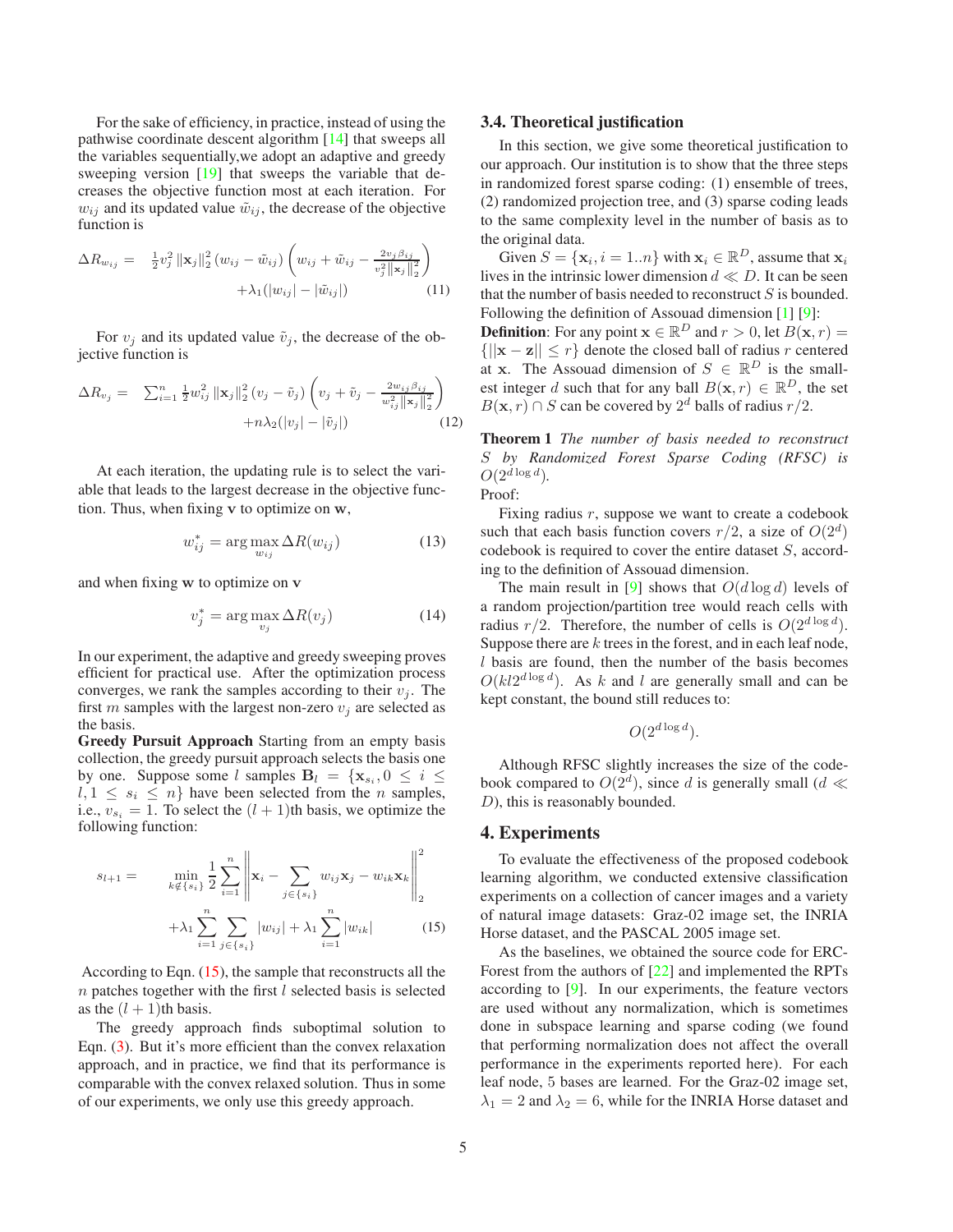<span id="page-5-1"></span>

<span id="page-5-0"></span>Figure 2. Cancer image examples. The images in the green box are normal samples. i.e. there are no cancerous cells. The images in the red box are abnormal samples, i.e. there are cancerous cells.

the PASCAL 2005 image set,  $\lambda_1 = 15$  and  $\lambda_2 = 6$ . To solve the subspace learning problem via sparse coding defined in Eqn.  $(3)$ , 10 iterations between w and v are enough to find a good sparse solution.

In the following, we use RFSC to denote subspace learning via sparse coding under Extremely Randomized Trees; RPT-SC denotes subspace learning on Random Projection Trees. For RFSC and RPT-SC, the postfix "-Cvx" refers to using the convex relaxation version and "-Gdy" regards to using the greedy basis pursuit version. For the classification task of Cancer Images, the performance is measured using the Area under the curve of the ROC curve, while for natural image classification, the performance is measured using the classification accuracy at the Equal Error Rate and the reported accuracies are the averages of 10 rounds of execution. As can be seen from the experiments, our method achieves comparable or superior performance with the alternatives.

#### 4.1. Experiments on Cancer Images

Dataset: We used a histopathology image data set with 60 colon images (30 cancer images and 30 non-cancer images). Some example images from this dataset are shown in Fig. [2.](#page-5-0) The images are in the resolution of  $1280 \times 1024$ . All the images are labeled as cancer or non-cancer by two pathologists independently. If disagreement happens for a certain image, these two pathologists together with a third senior pathologist will carefully examine and discuss until final agreement. Experimental Setup: Before feature extraction, the original images are down-sampled with a factor of 2. Since no obvious spatial regularities are observed from the images (Fig. [2\)](#page-5-0), we didn't densely compute local features and construct Bag-of-Features (BOF) vectors. Instead, we randomly sample  $N = 200$  local patches  $(32 \times 32)$ for each image. Each patch is represented by Lab color histogram, Local Binary Pattern [\[23\]](#page-7-26), and SIFT [\[20\]](#page-7-27). For the proposed method, each patch is encoded by the proposed coding schemes RFSC or RPT-SC; for the baseline, we use the raw feature. Random Forests [\[4\]](#page-7-2) is adopted as the strong classifier for its simplicity and high performance. The overall classification score of an image is the mean of the scores of all the patches. Half of the images in the dataset are chosen randomly for training and the rest for testing. We run the experiments 5 times for each method and report the averaged performance. For RFSC and RPT-SC, the convex relaxation versions are used. We compare the Area under the ROC curve between RPT-SC, RFSC, ERC-Forest, RPT, and raw feature. The Area Under Curve (AUC) for the methods are RPT-SC 0.98, RFSC 0.987, RPT 0.927, ERC-Forest 0.95, and raw feature 0.967 respectively; our method performs better than the alternatives.

#### 4.2. Experiments on Natural Images

The reconstruction coefficients are pooled in the natural image classification task. To pool the reconstruction coefficients, unless otherwise stated, max-pooling is used as in [\[33\]](#page-7-15). The pooled reconstruction coefficients of the trees are concatenated to form a histogram leaving the voting process till the classification step. SVM is used as the classification model, and the linear kernel is used. To understand better the behavior of the competing codebook learning algorithms, in all the following image classification experiments, we do not include the adaptive saliency map process. This makes the image classification performance of ERC-Forest slightly worse than that reported in [\[22\]](#page-7-18). However, this performance degeneration is understandable and in accordance with the case illustration in  $[22]$ . Focusing on the core codebook learning part helps to better validate the underlying benefits of our method against the competing algorithms.

GRAZ-02 dataset [\[24\]](#page-7-28) GRAZ-02 image set consists of three object categories and one counter-category: Bicycles (365 images), Cars (420 images), Person (311 images) and None (380 images). For each category, the categorization task is to distinguish the object category from the countercategory, None. Similar to [\[22\]](#page-7-18), we also pick the two hardest cases: Cars vs. None and Bikes vs. None. Patches are sampled from the images and 768-D wavelet feature vectors are used as the descriptors.

To make a direct comparison with [\[22\]](#page-7-18) and [\[24\]](#page-7-28), we conduct the experiment according to the setting in [\[22\]](#page-7-18): the first 300 images of each category are used and 5 trees are trained. We use the greedy version of RFSC and vary the codebook size from 5000 to 9000. From Table [1](#page-6-0) and Table [2,](#page-6-1) we observe that, RFSC-Gdy performs better than ERC-Forest and the method in [\[24\]](#page-7-28). Although RPT-SC-Gdy does not outperform ERC-Forest, it still performs better than RPT on both of the two cases. RFSC-Gdy outperforms RPT-SC, indicating the promotion of the discriminative ability by introducing the label information in the divide-and-conquer process. Even without the adaptive saliency map process, the accuracy (83.9%) of RFSC-Gdy on the case of Bikes vs. None approaches that reported in  $[22]$  (84.4%). Note that we only use 5 bases in each leaf node to represent a 768 dimensional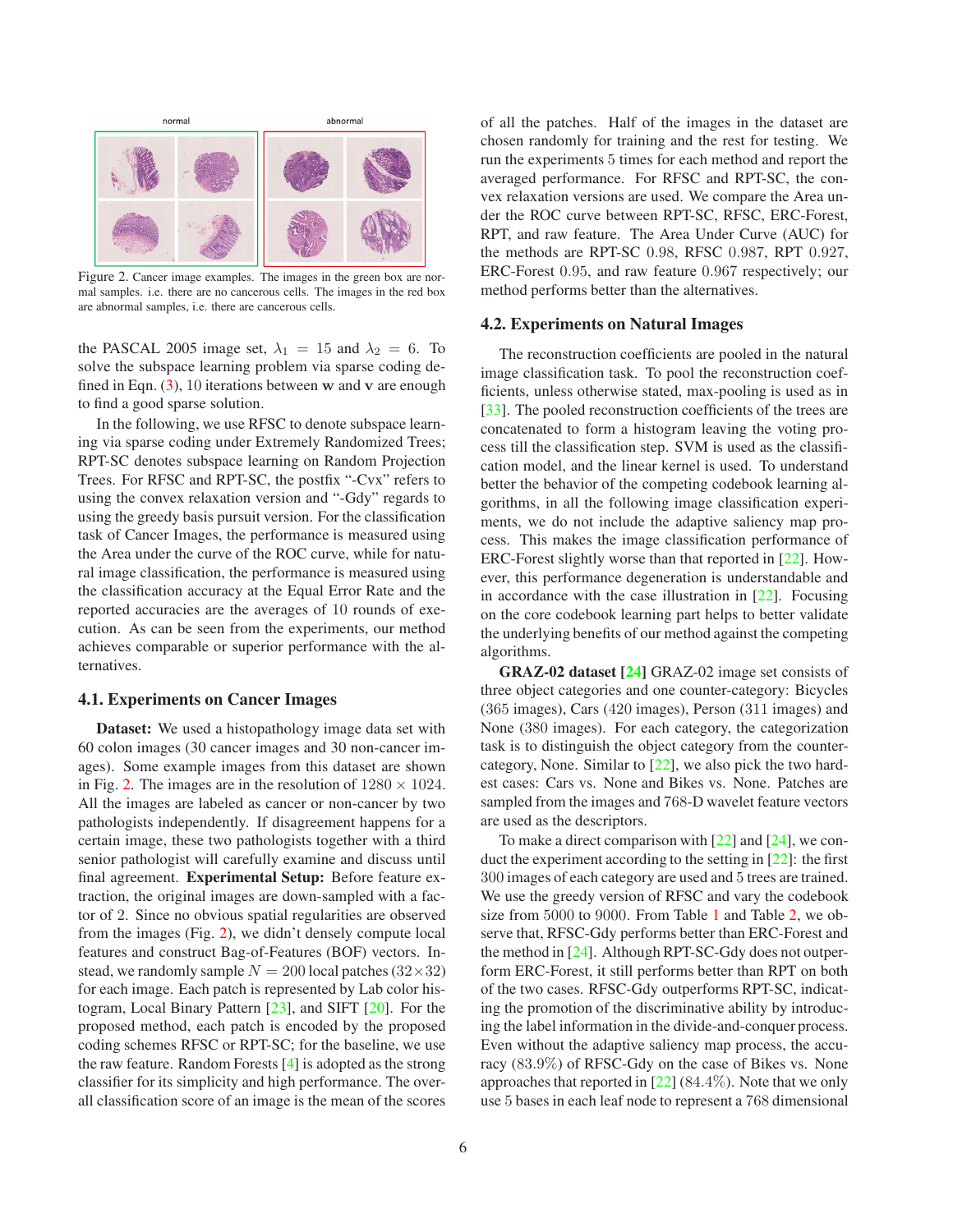<span id="page-6-6"></span><span id="page-6-0"></span>Table 1. Comparison of the accuracy on the case of Cars vs. None in the GRAZ-02 images [\[24\]](#page-7-28). size of codebook 5000 6000 7000 8000 9000

| [24]              | 70.5% |       |          |       |       |
|-------------------|-------|-------|----------|-------|-------|
| <b>ERC-Forest</b> | 71.3% | 73.5% | 74.5%    | 74.7% | 74.8% |
| <b>RPT</b>        | 66.5% | 66.6% | 65.3%    | 67.7% | 66.9% |
| RFSC-Gdy          | 73.4% | 74.3% | $75.7\%$ | 74.9% | 74.3% |
| RPT-SC-Gdv        | 68%   | 69.8% | 69%      | 69.5% | 68.2% |

<span id="page-6-1"></span>Table 2. Comparison of the accuracy for Bikes vs. None in the GRAZ-02 images [\[24\]](#page-7-28).

| size of codebook  | 5000  | 6000  | 7000  | 8000  | 9000  |
|-------------------|-------|-------|-------|-------|-------|
| [24]              |       |       | 77.8% |       |       |
| <b>ERC-Forest</b> | 78.8% | 78%   | 78.5% | 78.5% | 78.5% |
| <b>RPT</b>        | 73.3% | 74.3% | 74.1% | 75.1% | 74.4% |
| RFSC-Gdy          | 80.7% | 83.9% | 80.8% | 81.3% | 80%   |
| RPT-SC-Gdy        | 76.5% | 76.8% | 76.1% | 76.7% | 76%   |

<span id="page-6-2"></span>Table 3. Comparison of the accuracy using all the images for Cars vs. None in the GRAZ-02 images [\[24\]](#page-7-28).

| size of codebook  | 5000  | 6000  | 7000  | 8000  | 9000     |
|-------------------|-------|-------|-------|-------|----------|
| <b>ERC-Forest</b> | 67.2% | 67%   | 68.6% | 68.8% | 71.3%    |
| Leaf-Kmeans       | 68.2% | 70.9% | 73%   | 72.6% | 73.2%    |
| RFSC-Cvx-1tree    | 72.6% | 72.2% | 71.4% | 75%   | 75%      |
| RFSC-Cvx          | 75%   | 75%   | 73.7% | 73.1% | 75.2%    |
| RFSC-Gdy          | 74.3% | 75.5% | 74.5% | 74.8% | $75.5\%$ |

<span id="page-6-3"></span>Table 4. Comparison of the accuracy using all the images for Bikes vs. None in the GRAZ-02 images [\[24\]](#page-7-28).

| size of codebook  | 5000     | 6000     | 7000  | 8000     | 9000  |
|-------------------|----------|----------|-------|----------|-------|
| <b>ERC-Forest</b> | 77.8%    | 78.3%    | 78.3% | $79.1\%$ | 78.8% |
| Leaf-Kmeans       | $75.1\%$ | 74.4%    | 79.7% | 78.7%    | 79.5% |
| RFSC-Cvx-1tree    | 77.8%    | 78.2%    | 78.6% | 79.5%    | 79.5% |
| RFSC-Cvx          | 80%      | $82.2\%$ | 82.6% | 81.4%    | 81.8% |
| RFSC-Gdv          | 81.5%    | 80.3%    | 81.5% | 80.8%    | 80.9% |

feature space; the large improvement in classification accuracy not only proves the relative regularity in the local subspaces, but also supports the formulation in Eqn.  $(1)$  and the effectiveness of the sparse representation.

We also conduct the experiments using all the images instead of the first 300 images. Average-pooling is adopted here and the results are reported in Table [3](#page-6-2) and Table [4.](#page-6-3) The performance of the two optimization schemes is similar: for the case of Cars vs. None, RFSC-Gdy achieves the best accuracy 75.5% and for Bikes vs. None, RFSC-Cvx achieves the best accuracy 82.6%. RFSC-Cvx-1tree refers to using one randomized tree instead of the forest, an ensemble of trees. It performs worse than RFSC. This justifies the benefit of using ensembles and is in accordance with the spirit in ensemble learning: the randomized partition process provides sufficient diversities among codes of the forest, and the concatenated codebook produces better and more robust results via voting.

We do not compare RFSC and RPT-SC with directly per-

<span id="page-6-4"></span>Table 5. Comparison of the accuracy on the INRIA Horse dataset [\[11\]](#page-7-29).

| method           | <b>ERC-Forest</b> | <b>RPT</b> | RFSC-Gdv | RPT-SC-Gdv |
|------------------|-------------------|------------|----------|------------|
| Accuracy         | 79.2%             | 75.7%      | $85.9\%$ | 80.4%      |
| size of Codebook | 9000              | 7000       | 5000     | 8000       |

Table 6. Comparison of the accuracy on PASCAL 2005 image set [\[10\]](#page-7-30).

<span id="page-6-5"></span>

| method     | motobikes | cars     | bikes    | person   |
|------------|-----------|----------|----------|----------|
| ERC-Forest | 96%       | 95%      | 89%      | $90.9\%$ |
| RFSC-Gdv   | $96.4\%$  | $95.3\%$ | $90.6\%$ | 91.4%    |

forming dictionary learning on the image classification task since solving Eqn. [\(1\)](#page-1-0) directly when  $m = 5,000$  or 9,000 is time consuming. However, benefiting from the divideand-conquer process, it takes less than 1 hour for RFSC and RPT-SC to build a forest with 5 trees and 9, 000 codes. This improvement in efficiency stems from seeking a small amount of bases from hundreds of patches instead of seeking thousands of bases from tens of thousands of training patches. Other efficient algorithms such as [\[18\]](#page-7-31) can be used to solve Eqn. [\(1\)](#page-1-0), but the conclusion of the improvement in efficiency induced by the divide-and-conquer process still holds. RFSC and RPT-SC are also very efficient at the testing stage. It takes about 0.5 second to process an image and pooling the reconstruction coefficients. As a comparison, it would take around 30 seconds for K-Means to assign patches to the codes for an image when the feature vector is of dimension 768 and the codebook size  $K$  is 5,000.

INRIA Horse Dataset [\[11\]](#page-7-29) INRIA horse dataset contains 170 horses taken from the Internet with different sizes and poses. The training/splitting ratio of this dataset and the size of the codebook were not reported in [\[22\]](#page-7-18), so we randomly selected 85 horse images for training and varied the size of codebook from 5, 000 to 9, 000. The SIFT descriptor is used to describe the patches and we used the dense SIFT implementation in [\[30\]](#page-7-32). The greedy pursuit approach was used. In Table [5,](#page-6-4) we report the best accuracy of each method and the size of the codebook at which the best accuracy is achieved. From Table [5](#page-6-4) we observe that, RFSC-Gdy performs better than ERC-Forest and RPT-SC-Gdy performs better than RPT. The performance of ERC-Forest has the potential to be improved if the size of the codebook increases. We did not carry out the experiment, since even without estimating the saliency map and with small codebook, RFSC-Gdy has already achieved better result (85.9%) than that reported in  $[22]$  (85.3%).

PASCAL 2005 image set [\[10\]](#page-7-30) We also compare our method with ERC-Forest on PASCAL 2005 image set. The results are shown in Table [6.](#page-6-5) RFSC-Gdy achieves better results on all of the 4 categories than ERC-Forest.